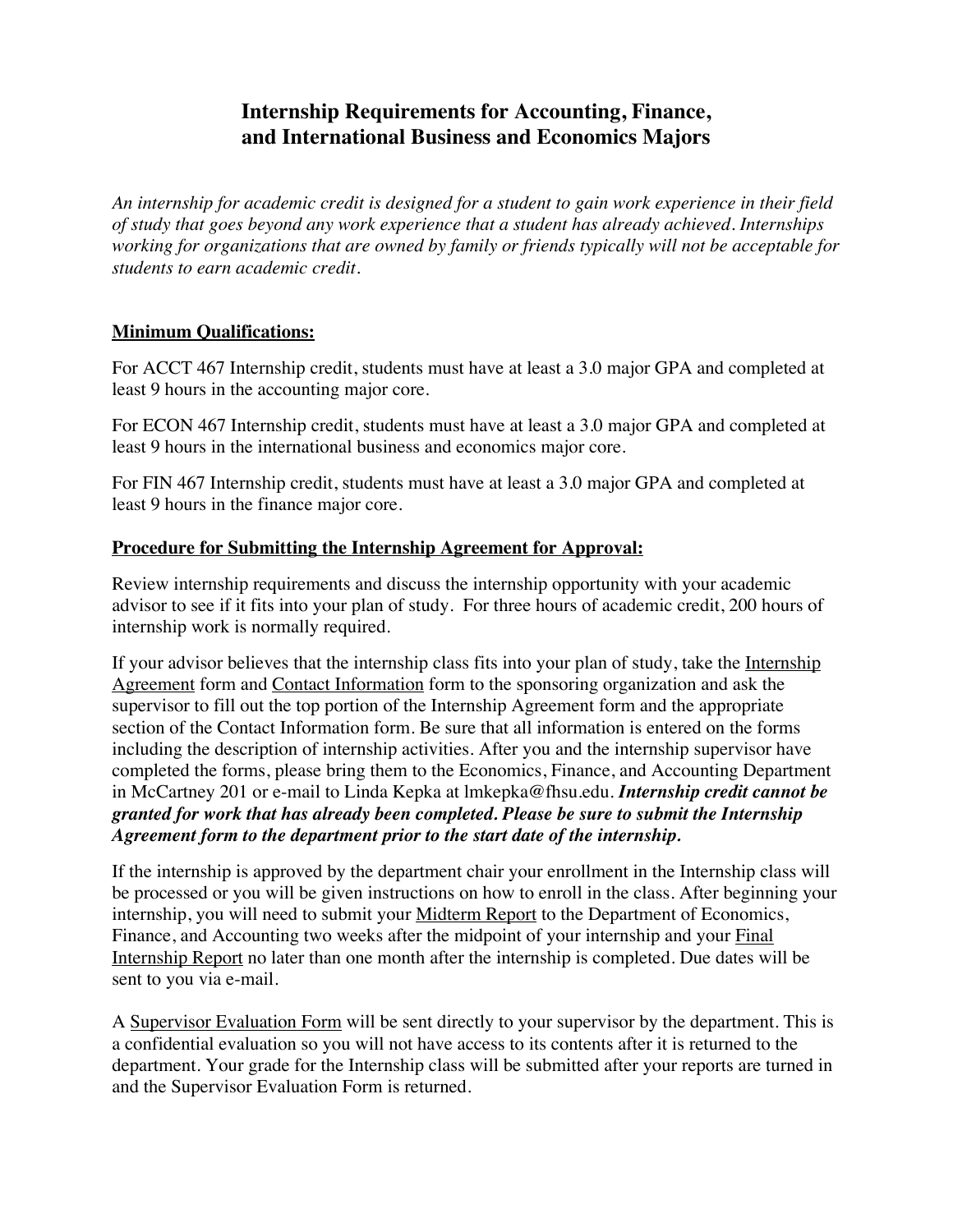# **Internship Agreement**

# **To be completed by sponsoring organization:**

|                                                                                                                                                                                                                                                            | $\frac{1}{\sqrt{1-\frac{1}{\sqrt{1-\frac{1}{\sqrt{1-\frac{1}{\sqrt{1-\frac{1}{\sqrt{1-\frac{1}{\sqrt{1-\frac{1}{\sqrt{1-\frac{1}{\sqrt{1-\frac{1}{\sqrt{1-\frac{1}{\sqrt{1-\frac{1}{\sqrt{1-\frac{1}{\sqrt{1-\frac{1}{\sqrt{1-\frac{1}{\sqrt{1-\frac{1}{\sqrt{1-\frac{1}{\sqrt{1-\frac{1}{\sqrt{1-\frac{1}{\sqrt{1-\frac{1}{\sqrt{1-\frac{1}{\sqrt{1-\frac{1}{\sqrt{1-\frac{1}{\sqrt{1-\frac{1}{\sqrt{1-\frac{1}{\sqrt{1-\frac{1$ |                  |
|------------------------------------------------------------------------------------------------------------------------------------------------------------------------------------------------------------------------------------------------------------|-----------------------------------------------------------------------------------------------------------------------------------------------------------------------------------------------------------------------------------------------------------------------------------------------------------------------------------------------------------------------------------------------------------------------------------|------------------|
| (Sponsoring organization's name)                                                                                                                                                                                                                           |                                                                                                                                                                                                                                                                                                                                                                                                                                   | (student's name) |
|                                                                                                                                                                                                                                                            |                                                                                                                                                                                                                                                                                                                                                                                                                                   |                  |
|                                                                                                                                                                                                                                                            |                                                                                                                                                                                                                                                                                                                                                                                                                                   |                  |
|                                                                                                                                                                                                                                                            |                                                                                                                                                                                                                                                                                                                                                                                                                                   |                  |
| with approximately __________ total hours of work completed during the internship. The rate<br>of pay will be _______________.                                                                                                                             |                                                                                                                                                                                                                                                                                                                                                                                                                                   |                  |
| The following is a description of the activities that will be performed by the intern (please attach<br>separate sheet if necessary):                                                                                                                      |                                                                                                                                                                                                                                                                                                                                                                                                                                   |                  |
|                                                                                                                                                                                                                                                            |                                                                                                                                                                                                                                                                                                                                                                                                                                   |                  |
|                                                                                                                                                                                                                                                            |                                                                                                                                                                                                                                                                                                                                                                                                                                   |                  |
| As the internship supervisor, I agree to complete a Supervisor Evaluation Form at the conclusion<br>of the internship.                                                                                                                                     |                                                                                                                                                                                                                                                                                                                                                                                                                                   |                  |
| Signature of Internship Supervisor                                                                                                                                                                                                                         | Date                                                                                                                                                                                                                                                                                                                                                                                                                              |                  |
| To be completed by student requesting internship credit:                                                                                                                                                                                                   |                                                                                                                                                                                                                                                                                                                                                                                                                                   |                  |
| I meet the minimum qualifications to enroll in an internship class and have completed _____<br>credit hours in my program major core with a major GPA of _______. I am requesting to enroll<br>in ______ hours of credit for this internship experience in |                                                                                                                                                                                                                                                                                                                                                                                                                                   |                  |
| $\Box$ ACCT 467 $\Box$ ECON 467 $\Box$ FIN 467 (check one).                                                                                                                                                                                                |                                                                                                                                                                                                                                                                                                                                                                                                                                   |                  |
| I have discussed this with my academic advisor,                                                                                                                                                                                                            |                                                                                                                                                                                                                                                                                                                                                                                                                                   |                  |
| Signature of Student                                                                                                                                                                                                                                       | Date                                                                                                                                                                                                                                                                                                                                                                                                                              |                  |
| To be completed by the chair of the Department of Economics, Finance, and Accounting:                                                                                                                                                                      |                                                                                                                                                                                                                                                                                                                                                                                                                                   |                  |

As the chair of the Department of Economics, Finance, and Accounting, I approve the Internship Agreement outlined above.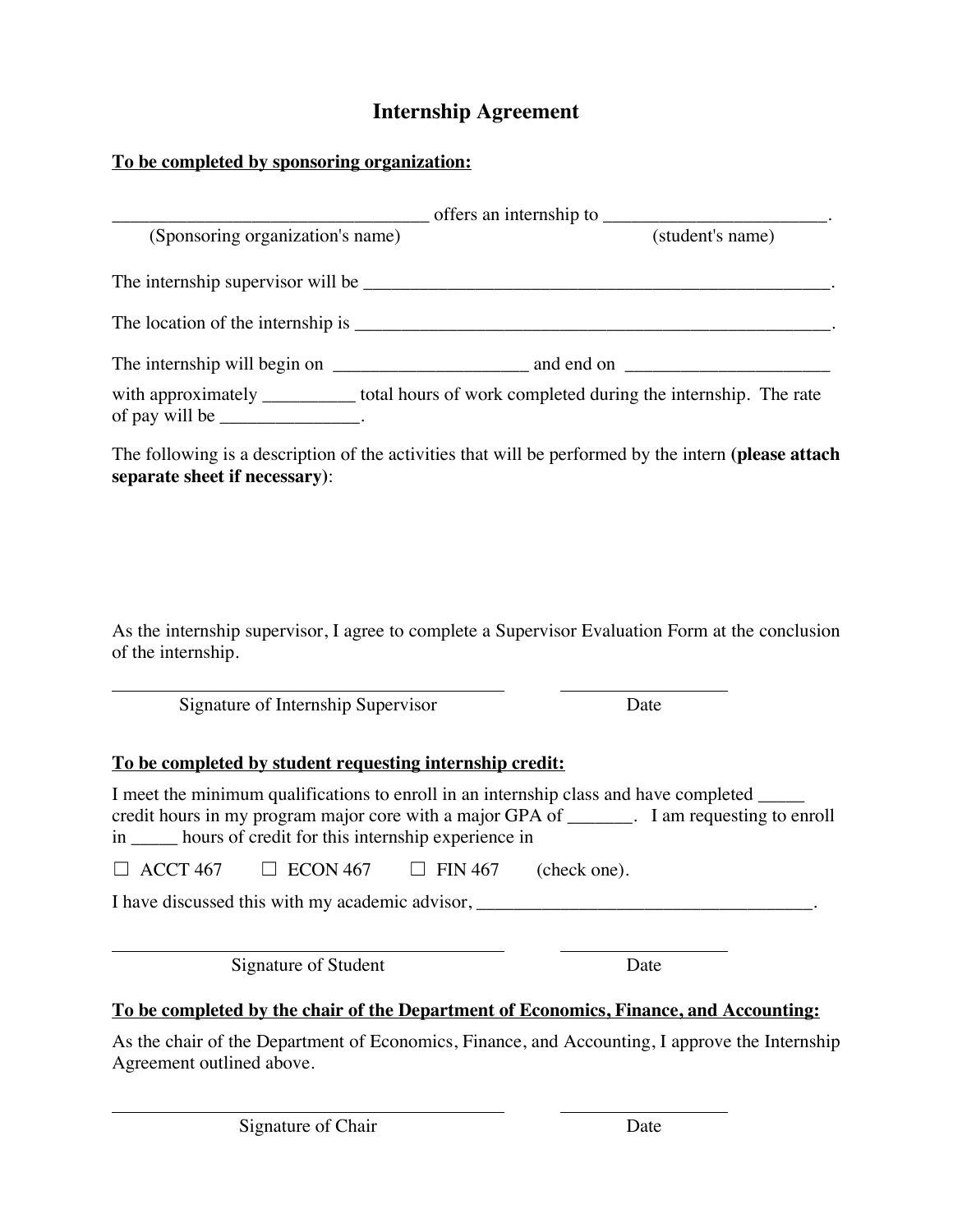## **Internship Contact Information**

*Please fill out this form and return it to Linda Kepka in McCartney 201 or mail it to the Department of Economics, Finance, and Accounting at the address below.*

|                               | <b>INTERN:</b> Give contact information for duration of the internship. |
|-------------------------------|-------------------------------------------------------------------------|
| Name                          |                                                                         |
| Address                       |                                                                         |
|                               |                                                                         |
| Phone                         |                                                                         |
| E-mail                        |                                                                         |
|                               |                                                                         |
| <b>INTERNSHIP SUPERVISOR:</b> |                                                                         |
| Name                          |                                                                         |
| <b>Company Name</b>           |                                                                         |
| Address                       |                                                                         |
|                               |                                                                         |
|                               |                                                                         |
| Phone                         |                                                                         |
| Fax                           |                                                                         |
| E-mail                        |                                                                         |
| Company Website               |                                                                         |

### **DEPARTMENT CONTACT FOR INTERNSHIP:**

|                     | Linda Kepka                        |
|---------------------|------------------------------------|
| Address             | Fort Hays State University         |
|                     | Economics, Finance, and Accounting |
|                     | 600 Park Street                    |
|                     | Hays, Kansas 67601-4099            |
| Phone               | $(785)$ 628-5805                   |
| Fax                 | $(785)$ 628-4418                   |
| E-mail              | lmkepka@fhsu.edu                   |
| <b>FHSU</b> Website | www.fhsu.edu/efa                   |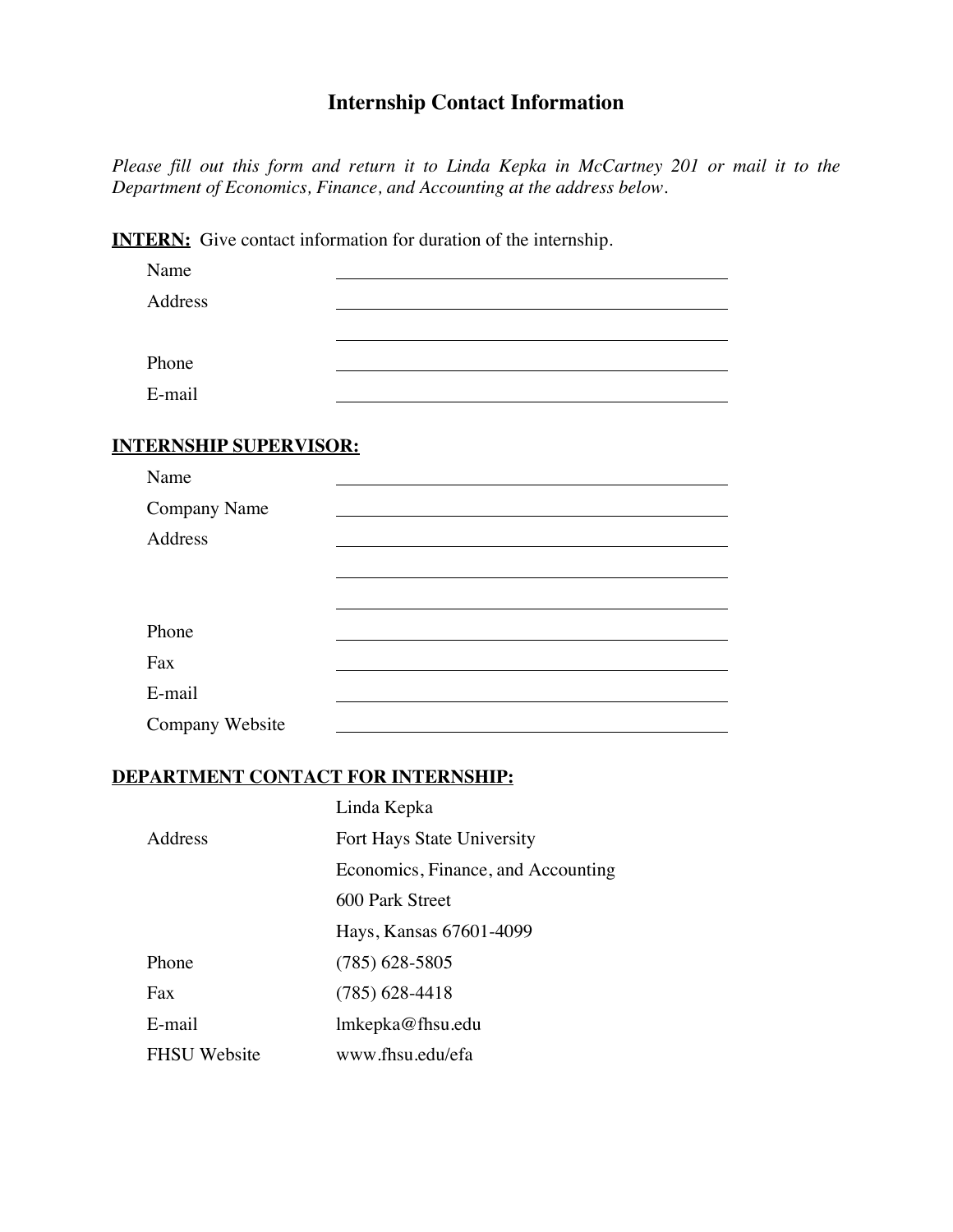## **Internship: Student Midterm Report**

The Midterm Report is due **2 weeks after the midpoint of the internship period**. Include your name, course number, name of the organization sponsoring your internship, the location of the organization, and date of the internship on the cover sheet of the midterm report.

The Midterm Report should answer the following questions in detail:

- 1. What are your job responsibilities in your internship?
- 2. Describe the different job activities that you have completed or were involved with to date.
- 3. How has the internship sponsor worked with you to expand your knowledge of accounting or financial concepts related to the sponsor's organization? Explain.
- 4. What has been the biggest surprise to you regarding the professional practice of your internship sponsor?
- 5. What other learning experiences would you like to have in the time that remains for your internship? Have you discussed this with your supervisor?
- 6. Evaluate your professional strengths and weaknesses based on your work experience thus far in the internship.
- 7. Based on your internship experiences thus far, what would you like to learn in your remaining time at Fort Hays State University?

This should be a formal report and will be graded on content, presentation, grammar, spelling, etc. It may be submitted electronically to Linda Kepka at lmkepka@fhsu.edu.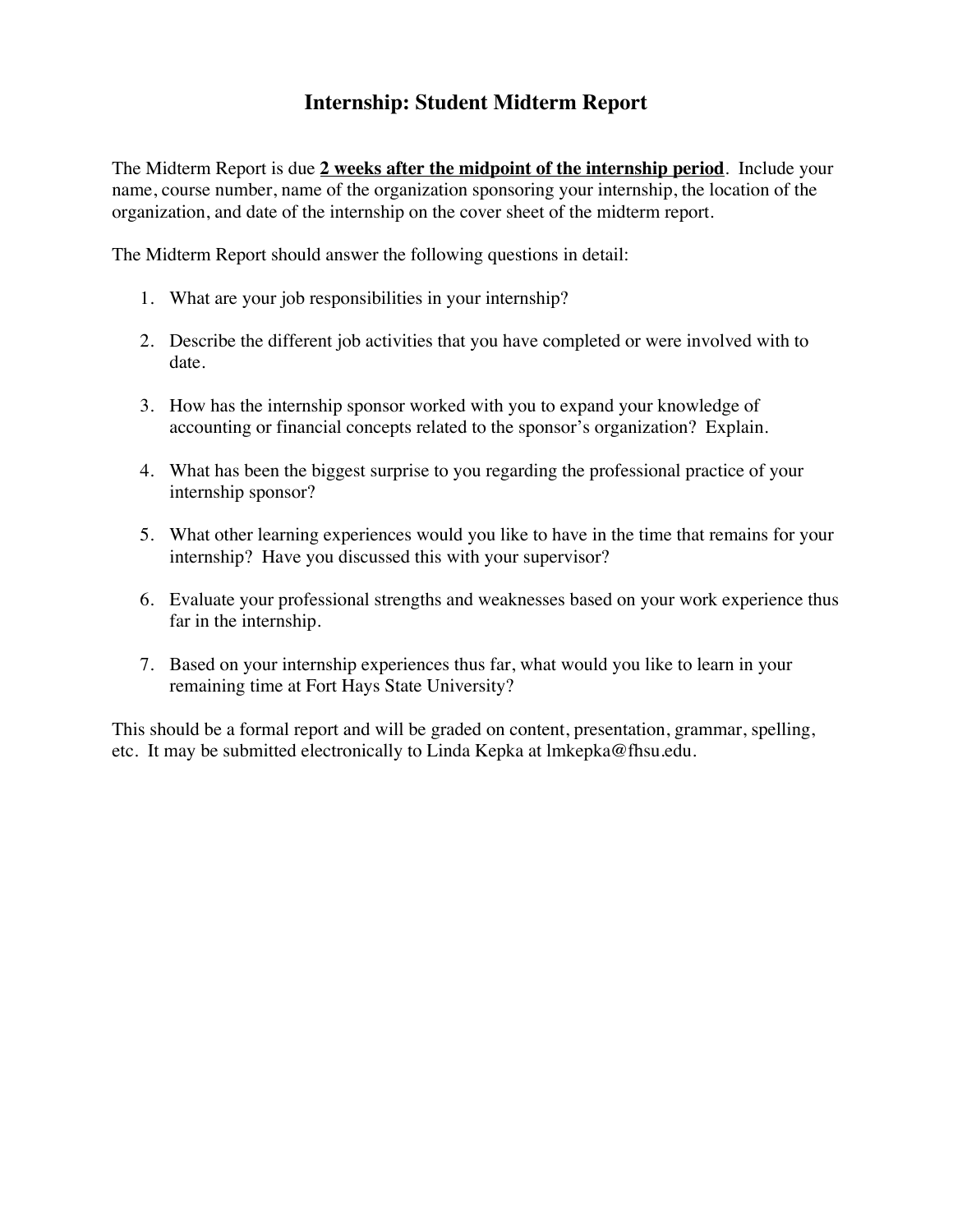## **Internship: Outline for Final Internship Report**

The final report is due **one month after the internship is completed**. Your grade for the Internship class cannot be submitted until after your report is turned in and the Supervisor Evaluation Form is returned by your supervisor. Include your name, course number, name of the organization sponsoring your internship, the location of the organization, and date of the internship on the cover page of the final report. This report will be graded on overall content, presentation, grammar, spelling, etc. so be sure to proof your report before submitting it. It may be submitted electronically to Linda Kepka at lmkepka@fhsu.edu.

The report should use the following format:

- I. Cover page followed by Table of Contents.
- II. Introduction
- III. Progress report (midterm report)
- IV. Organizational structure and characteristics of the business
	- A. Location and physical facility characteristics
	- B. Business information
		- 1. History
		- 2. Staff
		- 3. Staff benefits
		- 4. Organizational flow chart
	- C. Company's philosophy regarding their business
	- D. Scope of services provided
	- E. Short and long-range objectives
- V. Relationships and interactions of organization
	- A. Working relationships between employee/clients
	- B. Client profile
	- C. Policies for dealing with clients
	- D. Complaint handling
	- E. Relationships with other professionals, e.g., CPAs, attorneys, bank managers
- VI. Internship activities

Summary of your internship activities, what you learned from your internship, and how the experience has influenced your career plans.